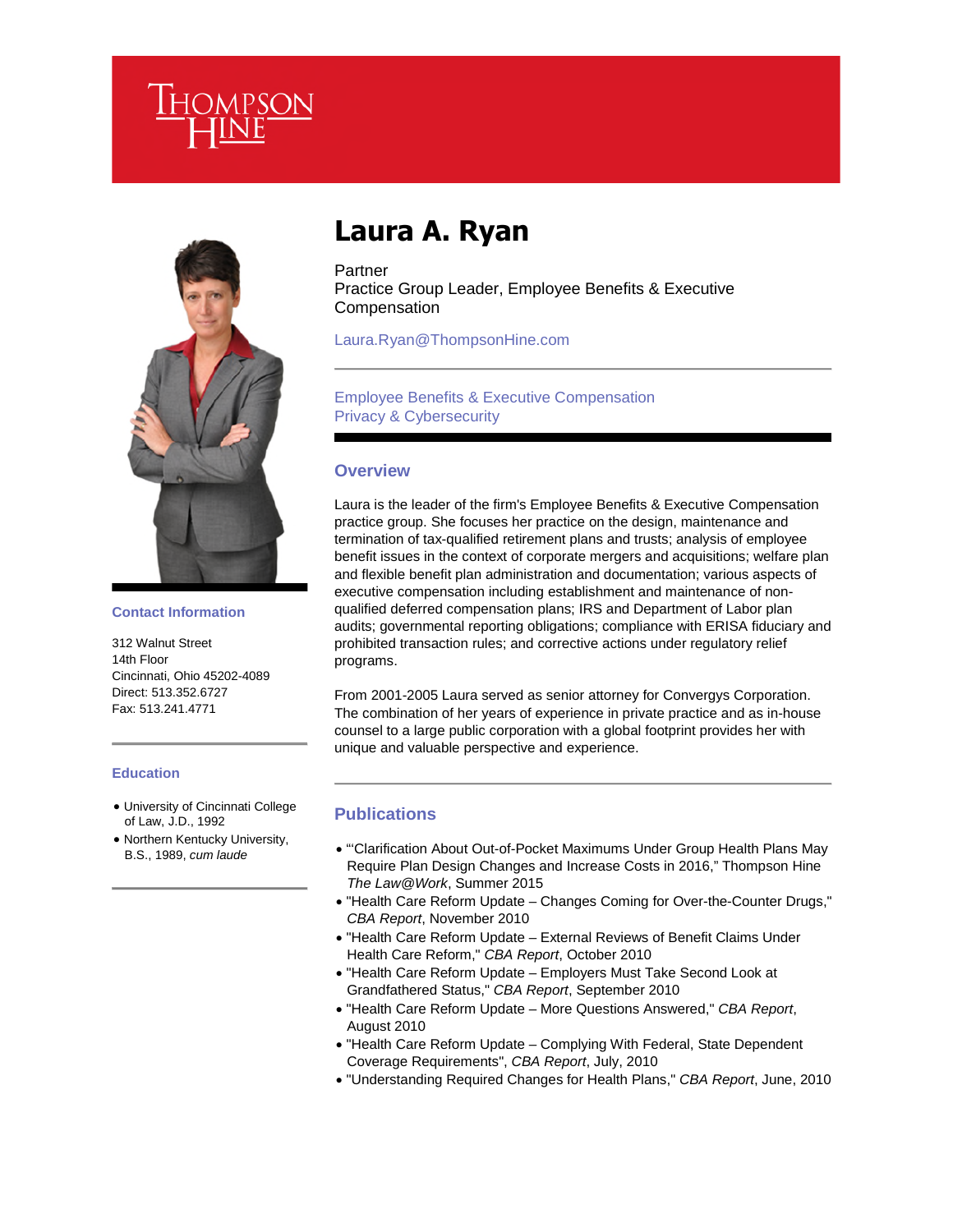

- "The Clock's Ticking on Compliance With New Compensation Rules," *Scrap* magazine, July/August 2007
- "New Tax Rules are Creating Work for Firms," *Cincinnati Business Courier*, June 2007
- "Changes in Benefits Part of Trade Treaty," *Cincinnati Business Courier*, 1995
- Contributing author, *Doing Business in and with the United States*

## **Presentations**

- "Surge in ERISA Litigation Leading to Multimillion-Dollar Settlements," Thompson Hine Premier Client Summit, May 2016
- "What to Do When…the DOL Investigates Your Benefit Plan," Thompson Hine Human Resources Briefing, May 2015
- "401(k) Plan Fees and Funds," Thompson Hine Premier Client Summit, May 2015
- "Retirement Plan Update," Thompson Hine Benefits Briefing, September 2014
- "New Benefit Plan Disclosure Requirements," Louisville Area Chapter CEBS Meeting, July 2012
- "Plan Fiduciary Best Practices What are they? Why are they so important?", Florida West Coast Employee Benefits Council, January 2011
- "New Laws, Trends and Best Practices Affecting Group Health Plans," Thompson Hine Spotlight on Women Program, December 2009
- "Employee Benefit Trends and Issues in Tough Economic Times," Association of Corporate Counsel Southwest Ohio Chapter, February 2009
- "The Clock is Still Ticking: Despite Extension Full Steam Ahead With 409A," Greater Cincinnati Compensation and Benefits Association, September 2007
- Panelist, "Executive Compensation- No Longer Business As Usual," Business Courier Business Law Roundtable Series, Cincinnati Ohio, February, 2005
- "An Introduction to Qualified Retirement Plans and Overview of ERISA," Cincinnati/Dayton Chapter of International CEBS Society, 1996
- "Overview of Qualified and Non-Qualified Retirement Plans," Cincinnati Chapter of OSCPA, 1995

#### **Distinctions**

- Recognized for excellence in Employment Benefits (ERISA) Law by *The Best Lawyers in America*, 2015 and 2016
- Listed in *Legal 500* in Employee Benefits and Executive Compensation, 2012 to 2014